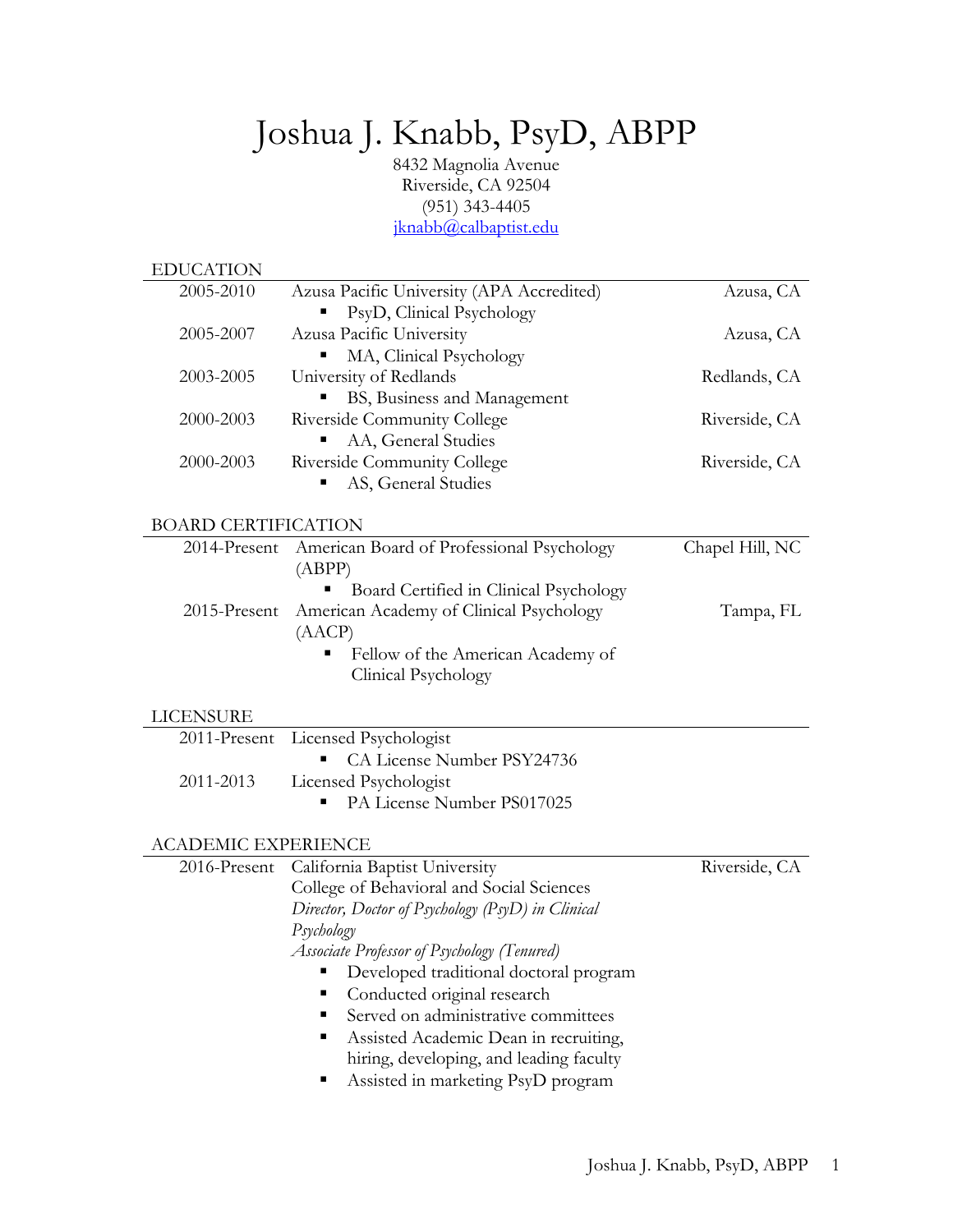|           | Submitted annual PsyD budget to<br>п<br>Academic Dean<br>Developed and maintained e-portfolio<br>п<br>system for PsyD program<br>Led monthly meeting for PsyD core<br>п<br>faculty<br>Submitted application for "Intent to<br>п<br>Apply" status to the American<br>Psychological Association's (APA) |               |
|-----------|-------------------------------------------------------------------------------------------------------------------------------------------------------------------------------------------------------------------------------------------------------------------------------------------------------|---------------|
|           | Commision on Accreditation (CoA)                                                                                                                                                                                                                                                                      |               |
| 2016-2017 | California Baptist University                                                                                                                                                                                                                                                                         | Riverside, CA |
|           | School of Behavioral Sciences                                                                                                                                                                                                                                                                         |               |
|           | Interim Co-Director, Master of Science in Counseling                                                                                                                                                                                                                                                  |               |
|           | Psychology (MSCP)                                                                                                                                                                                                                                                                                     |               |
|           | Associate Professor of Psychology                                                                                                                                                                                                                                                                     |               |
|           | Co-directed master's program                                                                                                                                                                                                                                                                          |               |
|           | Conducted original research<br>п                                                                                                                                                                                                                                                                      |               |
|           | Served on administrative committees                                                                                                                                                                                                                                                                   |               |
| 2011-2016 | California Baptist University                                                                                                                                                                                                                                                                         | Riverside, CA |
|           | Online and Professional Studies Division                                                                                                                                                                                                                                                              |               |
|           | Chair, Behavioral Sciences                                                                                                                                                                                                                                                                            |               |
|           | Director, Master of Science in Counseling Psychology                                                                                                                                                                                                                                                  |               |
|           | (MSCP)                                                                                                                                                                                                                                                                                                |               |
|           | Lead Faculty for Psychology                                                                                                                                                                                                                                                                           |               |
|           | <b>Assistant Professor of Psychology</b>                                                                                                                                                                                                                                                              |               |
|           | Developed hybrid/online Bachelor of<br>Ξ                                                                                                                                                                                                                                                              |               |
|           | Arts in Psychology (BAP) and Master                                                                                                                                                                                                                                                                   |               |
|           | of Science in Counseling Psychology                                                                                                                                                                                                                                                                   |               |
|           | (MSCP) programs for working adults                                                                                                                                                                                                                                                                    |               |
|           | Developed and taught undergraduate<br>п                                                                                                                                                                                                                                                               |               |
|           | and graduate psychology courses                                                                                                                                                                                                                                                                       |               |
|           | Conducted original research<br>ш                                                                                                                                                                                                                                                                      |               |
|           | Served on administrative committees<br>■                                                                                                                                                                                                                                                              |               |
|           | Assisted Academic Dean in recruiting,<br>п                                                                                                                                                                                                                                                            |               |
|           | hiring, developing, and annually                                                                                                                                                                                                                                                                      |               |
|           | reviewing faculty                                                                                                                                                                                                                                                                                     |               |
|           | Assisted in marketing BAP and MSCP<br>п                                                                                                                                                                                                                                                               |               |
|           | programs                                                                                                                                                                                                                                                                                              |               |
|           | Submitted annual department budget to<br>п                                                                                                                                                                                                                                                            |               |
|           | Academic Dean                                                                                                                                                                                                                                                                                         |               |
| 2007-2008 | Azusa Pacific University                                                                                                                                                                                                                                                                              | Azusa, CA     |
|           | Department of Graduate Psychology                                                                                                                                                                                                                                                                     |               |
|           | Teaching Assistant                                                                                                                                                                                                                                                                                    |               |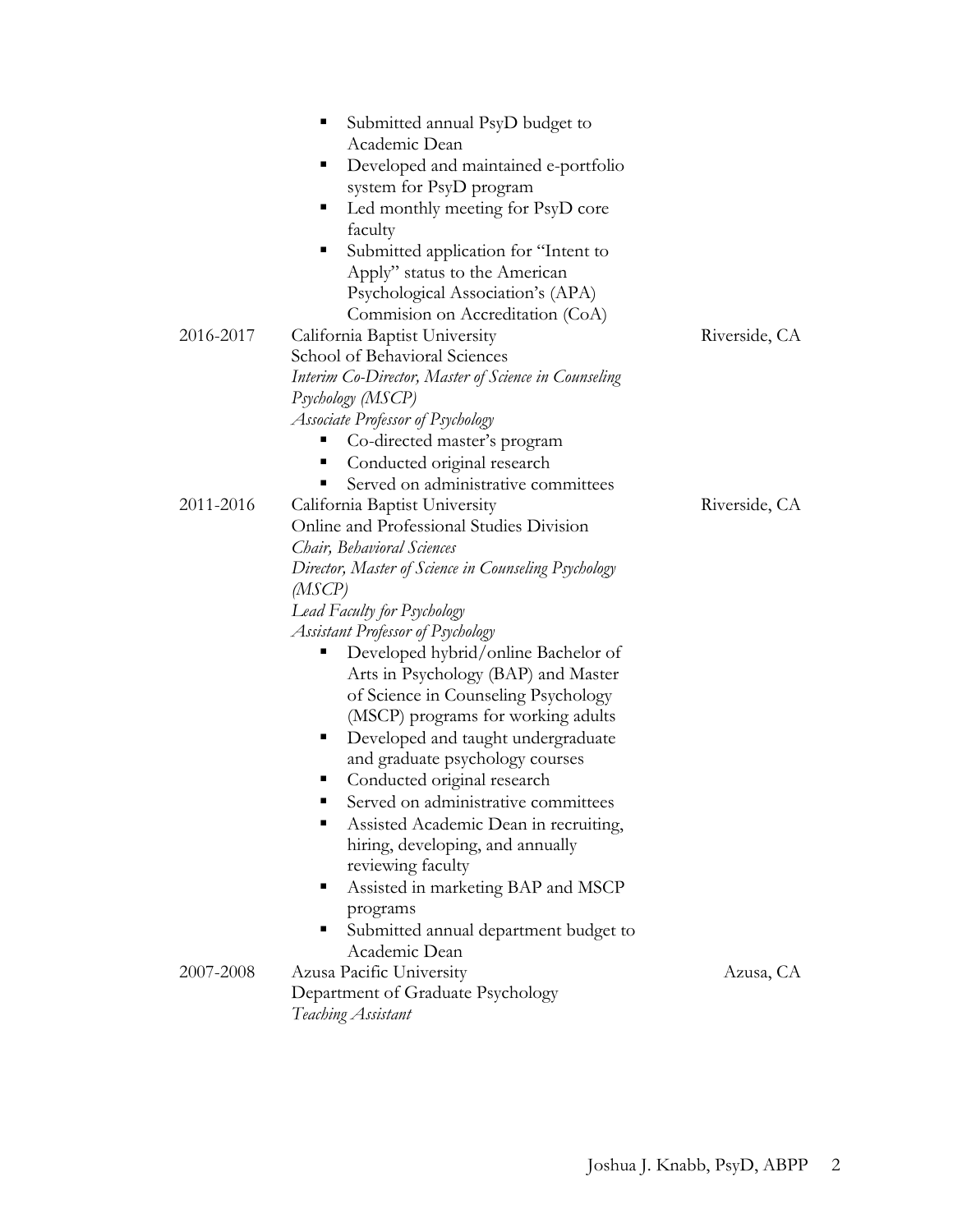|                | Assisted professors in teaching graduate<br>psychology courses, including<br>projective assessment, personality<br>assessment, and advanced therapeutic<br>skills<br>Supervisors: David Brokaw, PhD,<br>ABPP, Sheryn Scott, PhD, Barbara<br>Janetzke, PhD |              |
|----------------|-----------------------------------------------------------------------------------------------------------------------------------------------------------------------------------------------------------------------------------------------------------|--------------|
|                | OTHER ACADEMIC EXPERIENCE                                                                                                                                                                                                                                 |              |
| Batavia, IL    | Journal of Psychology and Christianity<br>Editor                                                                                                                                                                                                          | 2020-Present |
| Batavia, IL    | Editor for psychology journal<br>Journal of Psychology and Christianity<br><b>Guest Editor</b>                                                                                                                                                            | 2020         |
| Washington, DC | Guest Editor for psychology journal<br>American Psychological Association<br>Division 36 Program Chair<br>Program Chair for Division 36 (Society                                                                                                          | 2019-2020    |
| Washington, DC | for the Psychology of Religion and<br>Spirituality) for the American<br>Psychological Association's (APA)<br>Annual Convention (2020)<br>American Psychological Association                                                                               | 2018         |
| Batavia, IL    | <b>Ad Hoc Reviewer</b><br>Reviewer for textbook publisher<br>Journal of Psychology and Christianity                                                                                                                                                       | 2018-2020    |
| La Mirada, CA  | Ad Hoc Reviewer<br>Reviewer for psychology journal<br>п<br>Journal of Psychology and Theology<br>Editorial Board                                                                                                                                          | 2017-Present |
| New York, NY   | Reviewer for psychology journal<br>Routledge<br>Ad Hoc Reviewer                                                                                                                                                                                           | 2016-Present |
| United Kingdom | Reviewer for textbook publisher<br>Mental Health, Religion & Culture<br><b>Ad Hoc Reviewer</b>                                                                                                                                                            | 2013-Present |
| Washington, DC | Reviewer for psychology journal<br>Е<br>Psychology of Religion and Spirituality<br>Ad Hoc Reviewer                                                                                                                                                        | 2016-Present |
| New York, NY   | Reviewer for psychology journal<br>The International Journal for the Psychology of<br>Religion<br><b>Ad Hoc Reviewer</b>                                                                                                                                  | 2016         |
| Washington, DC | Reviewer for psychology journal<br>Families, Systems, & Health<br><b>Ad Hoc Reviewer</b>                                                                                                                                                                  | 2016         |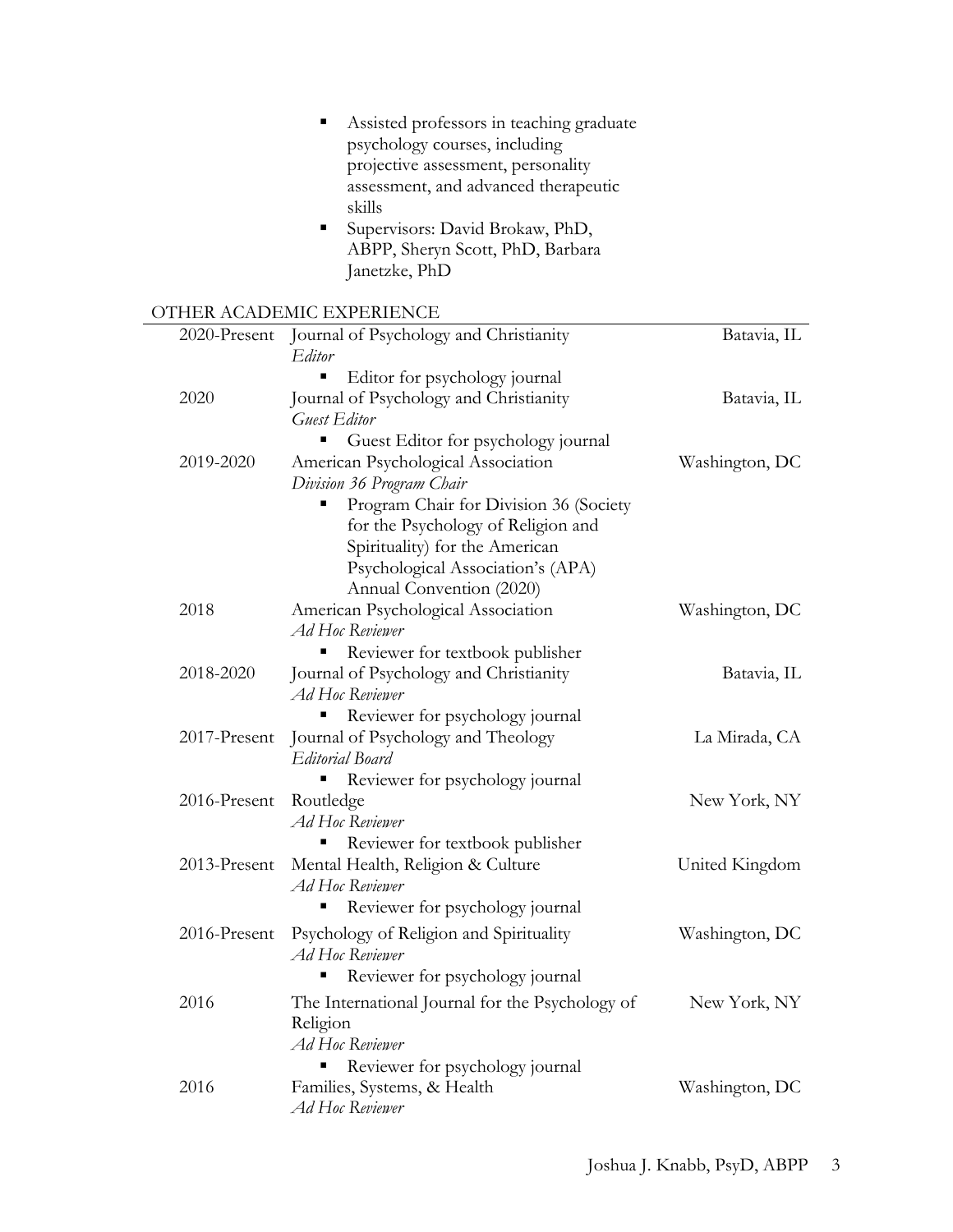■ Reviewer for psychology journal

| 2016-2017 | The Grove Corner Counseling Center          | Riverside, CA    |
|-----------|---------------------------------------------|------------------|
|           | Licensed Psychologist                       |                  |
|           | Worked with outpatient adults with          |                  |
|           | psychotic disorders, mood disorders,        |                  |
|           | anxiety disorders, personality disorders,   |                  |
|           | adjustment disorders, and dual              |                  |
|           | diagnoses                                   |                  |
|           | Conducted individual, couples, family,<br>ш |                  |
|           | and group therapy sessions                  |                  |
| 2011-2016 | Private Practice                            | Riverside, CA    |
|           | Licensed Psychologist                       |                  |
|           | Worked with outpatient adults with          |                  |
|           | psychotic disorders, mood disorders,        |                  |
|           | anxiety disorders, personality disorders,   |                  |
|           | adjustment disorders, and dual              |                  |
|           | diagnoses                                   |                  |
|           | Conducted individual, couples, family,<br>ш |                  |
|           | and group therapy sessions                  |                  |
| 2011-2013 | Sandals Church                              | Riverside, CA    |
|           | Marital Program Facilitator                 |                  |
|           | Facilitated eight-week Hold Me Tight        |                  |
|           | classes in a church setting that            |                  |
|           | integrated emotionally focused couples      |                  |
|           | therapy (EFT) with the Christian faith      |                  |
|           | for distressed Christian couples            |                  |
|           | Facilitated eight-week Making Marriage<br>ш |                  |
|           | Work classes in a church setting that       |                  |
|           | integrated the marital research of Dr.      |                  |
|           | John Gottman with the Christian Faith       |                  |
|           | for distressed Christian couples            |                  |
| 2011      | Philhaven Hospital                          | Mount Gretna, PA |
|           | Licensed Psychologist                       |                  |
|           | " Worked with inpatient, day hospital,      |                  |
|           | and outpatient children, adolescents,       |                  |
|           | and adults with psychotic disorders,        |                  |
|           | mood disorders, anxiety disorders,          |                  |
|           | personality disorders, and dual             |                  |
|           | diagnoses                                   |                  |
|           | Conducted individual, couples, family,<br>п |                  |
|           | and group therapy sessions                  |                  |
|           | Conducted intake interviews<br>п            |                  |
|           | Served on administrative committees         |                  |
|           |                                             |                  |
|           | Conducted original research                 |                  |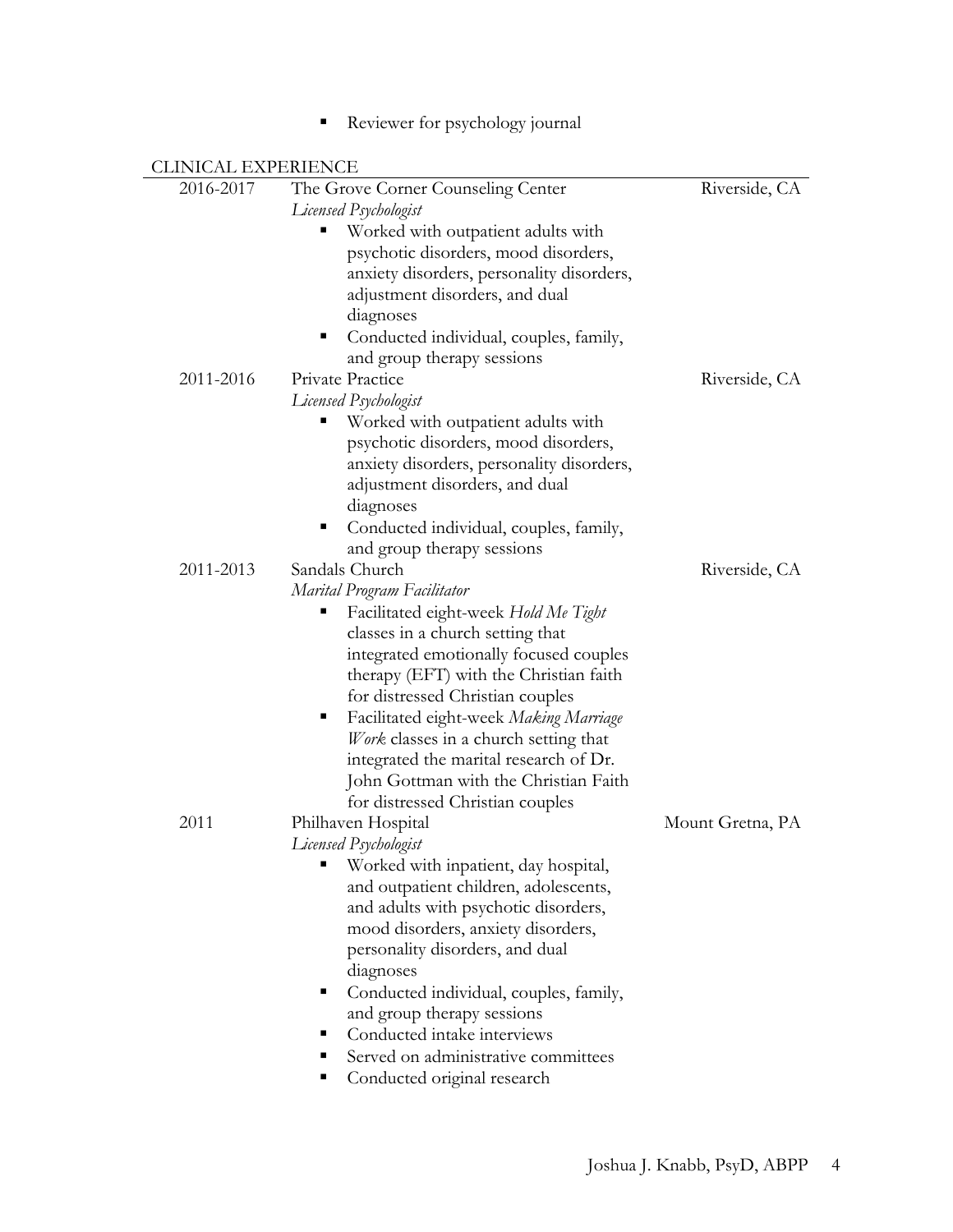■ Administered, scored, and interpreted comprehensive psychological assessment batteries measuring the functioning of adults and prepared comprehensive reports

# SUPERVISED CLINICAL EXPERIENCE

| 2010-2011 | Philhaven Hospital                                                       | Mount Gretna, PA |
|-----------|--------------------------------------------------------------------------|------------------|
|           | Post-Doctoral Psychology Resident                                        |                  |
|           | Worked with inpatient, day hospital,                                     |                  |
|           | and outpatient children, adolescents,                                    |                  |
|           | and adults with psychotic disorders,                                     |                  |
|           | mood disorders, anxiety disorders,                                       |                  |
|           | personality disorders, and dual                                          |                  |
|           | diagnoses                                                                |                  |
|           | Conducted individual, couples, family,<br>п                              |                  |
|           | and group therapy sessions                                               |                  |
|           | Conducted intake interviews<br>п                                         |                  |
|           | Served on administrative committees<br>٠                                 |                  |
|           | Conducted original research<br>п                                         |                  |
|           | Administered, scored, and interpreted<br>п                               |                  |
|           | comprehensive psychological                                              |                  |
|           | assessment batteries measuring the                                       |                  |
|           | functioning of adults and prepared                                       |                  |
|           | comprehensive reports                                                    |                  |
|           | Supervisors: Melanie Baer, PsyD,<br>п                                    |                  |
|           | Ronald Vogt, MDiv, PhD                                                   |                  |
| 2009-2010 | Philhaven Hospital (APA Accredited)                                      | Mount Gretna, PA |
|           | Pre-Doctoral Psychology Intern                                           |                  |
|           | Worked with inpatient, day hospital,<br>п                                |                  |
|           | and outpatient children, adolescents,                                    |                  |
|           | and adults with psychotic disorders,                                     |                  |
|           | mood disorders, anxiety disorders,                                       |                  |
|           | personality disorders, and dual                                          |                  |
|           | diagnoses                                                                |                  |
|           | Conducted individual, couples, family,<br>п                              |                  |
|           | and group therapy sessions                                               |                  |
|           | Conducted intake interviews<br>٠                                         |                  |
|           | Conducted original research<br>п                                         |                  |
|           | Administered, scored, and interpreted                                    |                  |
|           | comprehensive psychological                                              |                  |
|           | assessment batteries measuring the<br>functioning of adults and prepared |                  |
|           | comprehensive reports                                                    |                  |
|           |                                                                          |                  |
|           |                                                                          |                  |
|           | Supervisor: Melanie Baer, PsyD                                           |                  |
| 2008-2009 | Salvation Army Westwood Transitional Village<br>Psychology Trainee       | Westwood, CA     |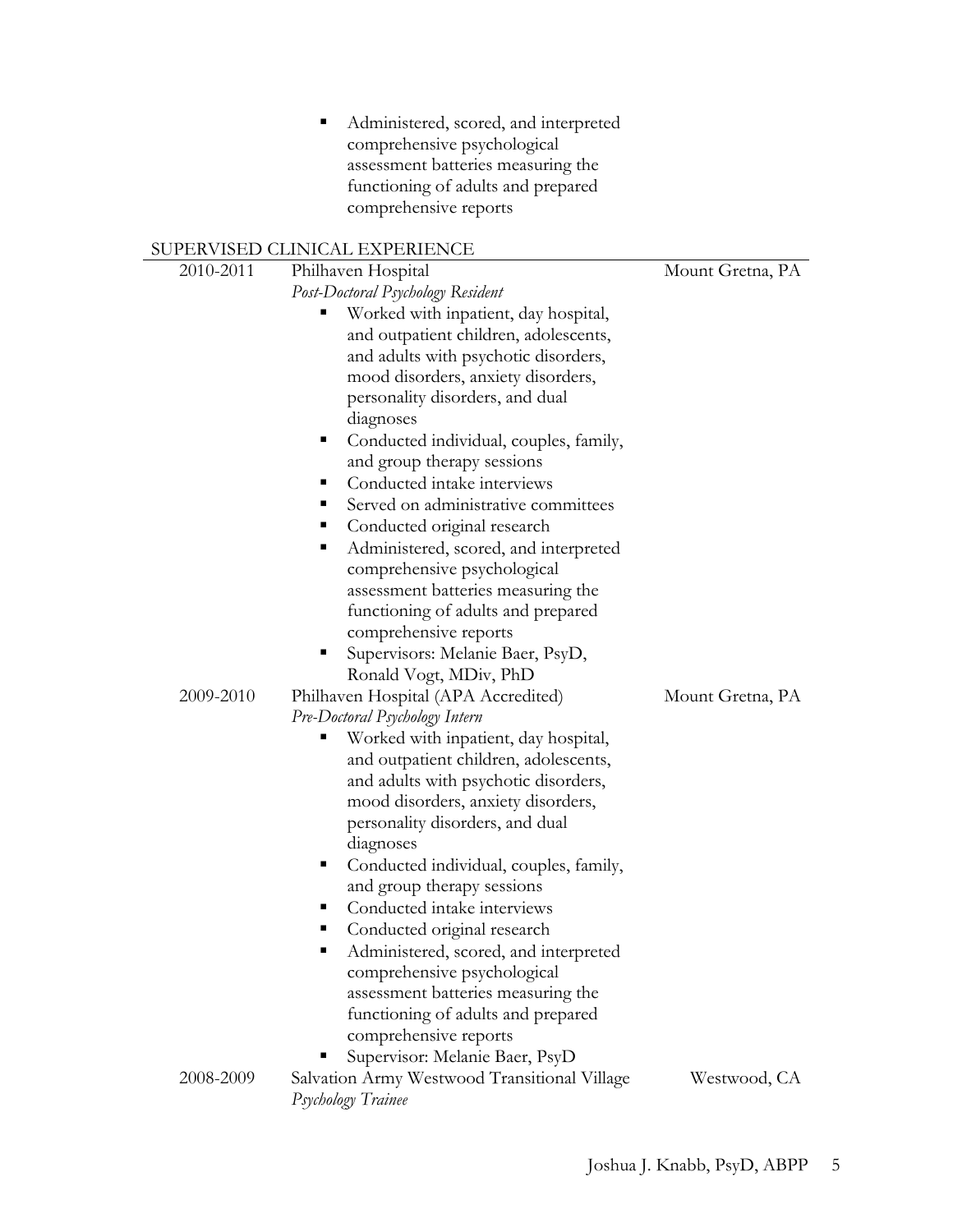|           | Worked with formerly homeless               |                 |
|-----------|---------------------------------------------|-----------------|
|           | children, adolescents, and adults with      |                 |
|           | psychotic disorders, mood disorders,        |                 |
|           | anxiety disorders, personality disorders,   |                 |
|           | and dual diagnoses                          |                 |
|           | Conducted individual, couples, and<br>п     |                 |
|           | family sessions                             |                 |
|           | Conducted intake interviews<br>п            |                 |
|           | Supervisor: David Brokaw, PhD, ABPP         |                 |
| 2008-2009 | LAC + USC Medical Center                    | Los Angeles, CA |
|           | Psychology Trainee                          |                 |
|           | Worked with inpatient and outpatient        |                 |
|           |                                             |                 |
|           | adults with psychotic disorders, mood       |                 |
|           | disorders, anxiety disorders, personality   |                 |
|           | disorders, and dual diagnoses               |                 |
|           | Conducted intake interviews<br>п            |                 |
|           | Administered, scored, and interpreted<br>ш  |                 |
|           | comprehensive psychological                 |                 |
|           | assessment batteries measuring the          |                 |
|           | functioning of adults and prepared          |                 |
|           | comprehensive reports                       |                 |
|           | Supervisor: Elaine Eaton, PhD               |                 |
| 2007-2008 | Aurora Charter Oak Hospital                 | Covina, CA      |
|           | Psychology Trainee                          |                 |
|           | Worked with inpatient and day hospital      |                 |
|           | adolescents and adults with psychotic       |                 |
|           | disorders, mood disorders, anxiety          |                 |
|           | disorders, personality disorders, and       |                 |
|           | dual diagnoses                              |                 |
|           | Conducted individual, couples, family,<br>п |                 |
|           | and group therapy sessions                  |                 |
|           | Conducted intake interviews                 |                 |
|           | Administered, scored, and interpreted<br>п  |                 |
|           | comprehensive psychological                 |                 |
|           | assessment batteries measuring the          |                 |
|           | functioning of inpatient and outpatient     |                 |
|           | adults and prepared comprehensive           |                 |
|           | reports                                     |                 |
|           | Supervisor: Phillip Snyder, PhD             |                 |
| 2006-2008 | Child and Family Development Center         | Azusa, CA       |
|           | Psychology Trainee                          |                 |
|           | Worked with adolescents with                |                 |
|           | adjustment disorders at middle school       |                 |
|           | site                                        |                 |
|           | Worked with children, adolescents, and<br>п |                 |
|           | adults with adjustment disorders at         |                 |
|           | community mental health center              |                 |
|           |                                             |                 |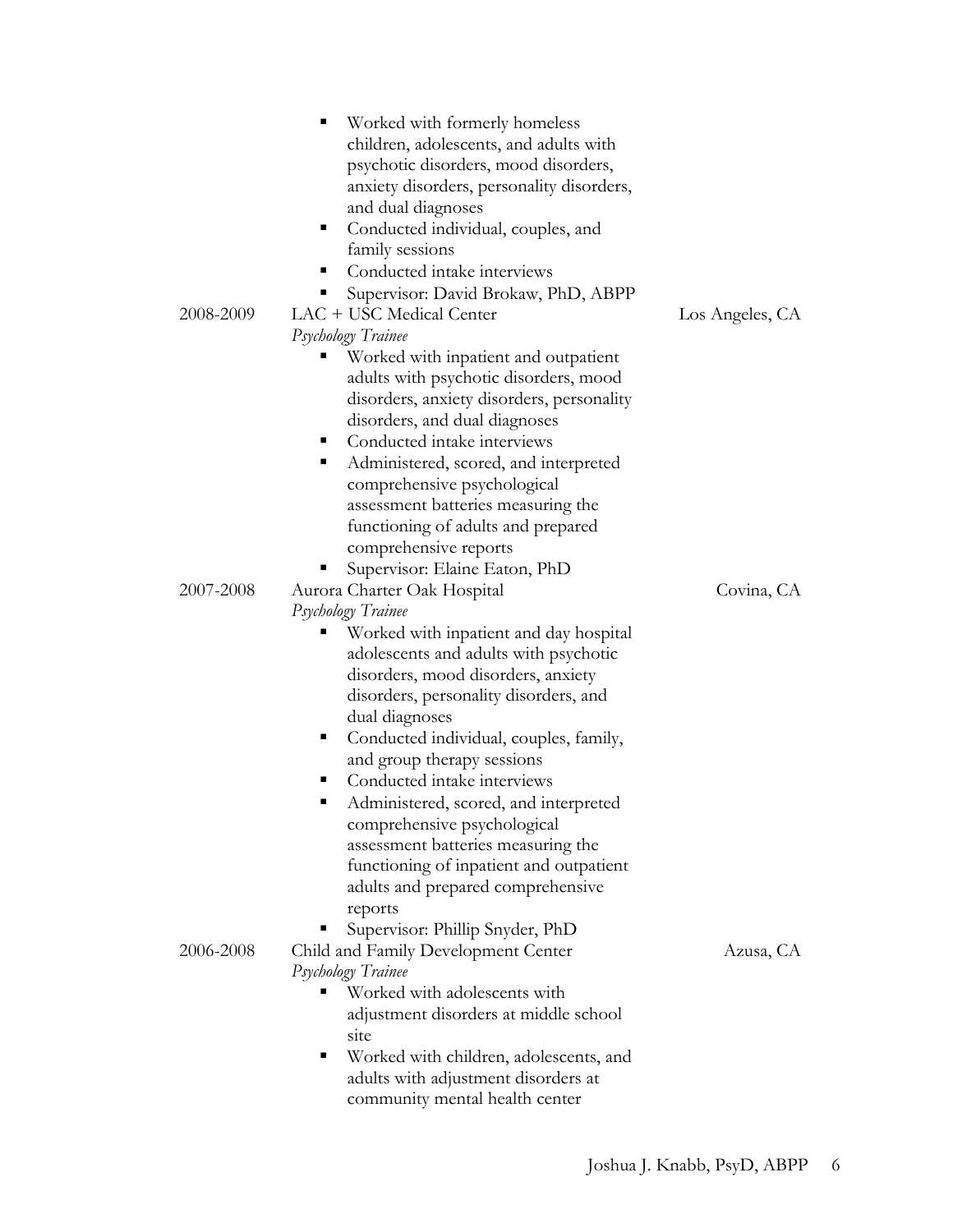- Conducted individual, couples, and family therapy sessions
- Conducted intake interviews
- Administered, scored, and interpreted comprehensive psychological assessment batteries measuring the functioning of children and adolescents and prepared comprehensive reports
- § Supervisors: Peggy Jones, LMFT, David Brokaw, PhD, ABPP

#### PEER-REVIEWED BOOKS/BOOK CHAPTERS

**Knabb, J.** (in press). *Christian meditation in clinical practice: A four-step model and workbook for therapists and clients*. InterVarsity Press.

Sisemore, T., & **Knabb, J.** (Eds.). (2020). *The psychology of world religions and spiritualities: An indigenous perspective*. Templeton Press.

**Knabb, J.**, Johnson, E., Bates, T., & Sisemore, T. (2019). *Christian psychotherapy in context: Theoretical and empirical explorations in faith-based mental health.* Routledge.

**Knabb, J.** (2018). *The compassion-based workbook for Christian clients: Finding freedom from shame and negative self-judgments.* Routledge.

**Knabb, J.**, & Frederick, T. (2017). *Contemplative prayer for Christians with chronic worry: An eight-week program.* Routledge.

**Knabb, J.** (2016). *Acceptance and commitment therapy for Christian clients: A faith-based workbook.* Routledge.

**Knabb, J.** (2016). *Faith-based ACT for Christian clients: An integrative treatment approach.* Routledge.

**Knabb, J.**, & Meador, K. (2016). A theological lens for integrating ACT with conceptions of health, healing, and human flourishing. In J. Nieuwsma, R. Walser, & S. Hayes (Eds.), *ACT for clergy and pastoral counselors: Using acceptance and commitment therapy to bridge psychological and spiritual care.* New Harbinger Publications, Inc.

### SELECTED PEER-REVIEWED JOURNAL ARTICLES

**Knabb, J.**, Vazquez, V., Pate, R., Garzon, F., Wang, K., Edison-Riley, D., Slick, A., Smith, R., & Weber, S. (2021). Christian meditation for trauma-based rumination: A two-part study examining the effects of an internet-based four-week program. *Spirituality in Clinical Practice.* Advance online publication.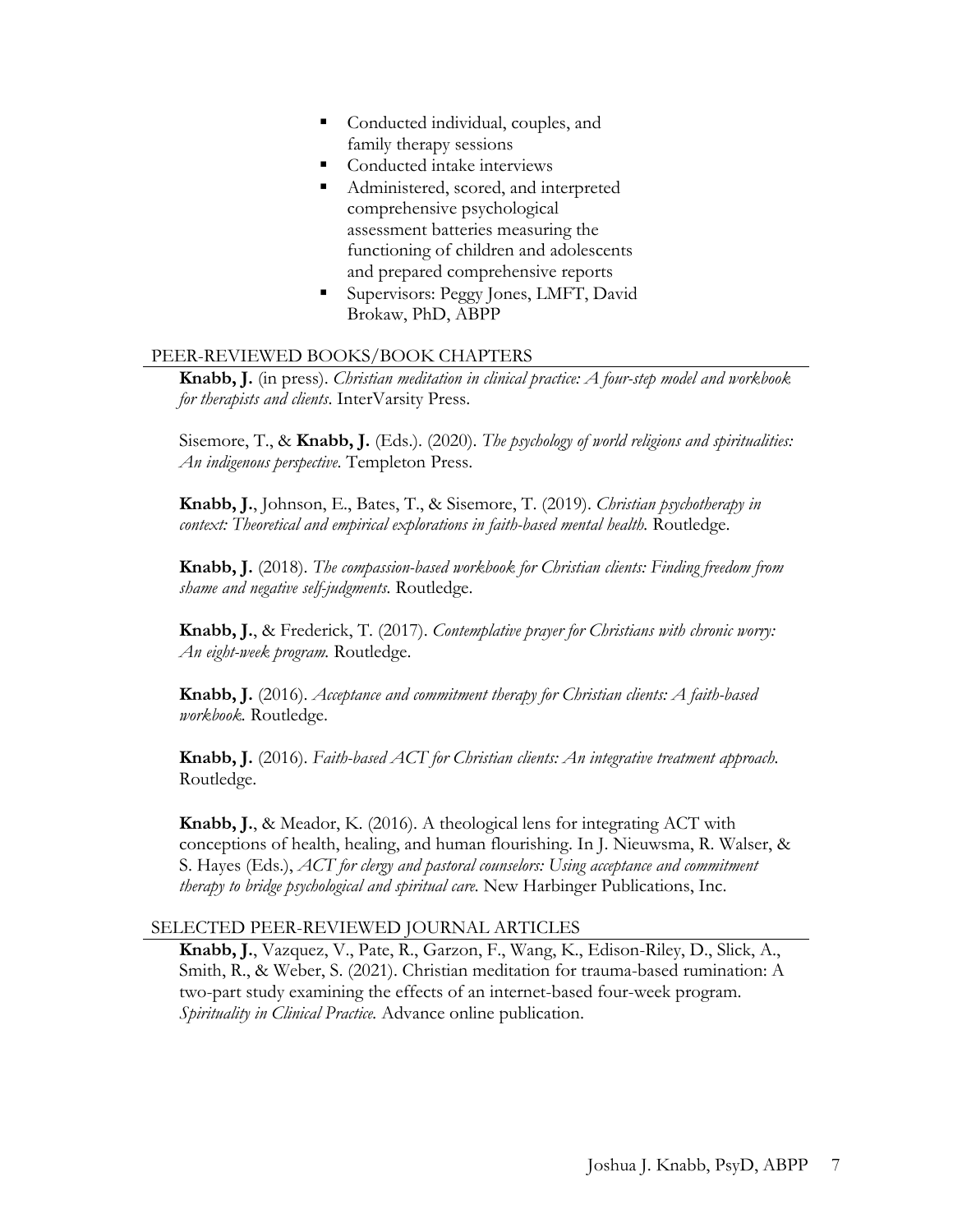**Knabb, J.**, & Wang, K. (2021). The Communion with God Scale: Shifting from an *etic* to *emic* perspective to assess fellowshipping with the Triune God. *Psychology of Religion and Spirituality, 13*, 67-80.

**Knabb, J.**, Vazquez, V., & Wang, K. (2020). The Christian Contentment Scale: An *emic* measure for assessing inner satisfaction within the Christian tradition. *Journal of Psychology and Theology.* Advance online publication.

**Knabb, J.**, Pate, R., Sullivan, S., Salley, E., Miller, A., & Boyer, W. (2020). "Walking with God": Developing and pilot testing a manualized four-week program combining Christian meditation and light-to-moderate physical activity for daily stress. *Mental Health, Religion & Culture, 23*, 756-776.

**Knabb, J.**, Johnson, E., & Garzon, F. (2020). Introduction to the special issue: Meditation, prayer, and contemplation in the Christian tradition: Towards the operationalization and clinical application of Christian practices in psychotherapy and counseling. *Journal of Psychology and Christianity, 39*, 5-11*.*

**Knabb, J.**, & Bates, M. (2020). "Holy desire" within the "Cloud of Unknowing": The psychological contributions of medieval apophatic contemplation to Christian mental health in the 21<sup>st</sup> century. *Journal of Psychology and Christianity*, 39, 24-39.

Johnson, E., **Knabb, J.**, & Garzon, F. (2020). Conclusion to the special issue: Formalizing Christian indigenous practices for evidence-based research. *Journal of Psychology and Christianity, 39*, 75-85*.*

**Knabb, J.**, Vazquez, V., Garzon, F., Ford, K., Wang, K., Conner, K., Warren, S., & Weston, D. (2020). Christian meditation for repetitive negative thinking: A multi-site randomized trial examining the effects of a four-week preventative program. *Spirituality in Clinical Practice, 7*, 34-50.

**Knabb, J.**, Vazquez, V., & Pate, R. (2019). 'Set your minds on things above': Shifting from trauma-based ruminations to ruminating on God. *Mental Health, Religion & Culture, 22*, 384-399.

**Knabb, J.**, Vazquez, V., Wang, K., & Bates, T. (2018). 'Unknowing' in the 21st century: Humble detachment for Christians with repetitive negative thinking*. Spirituality in Clinical Practice, 5,* 170-187.

**Knabb, J.**, & Vazquez, V. (2018). A randomized controlled trial of a two-week Internet-based contemplative prayer program for Christians with daily stress. *Spirituality in Clinical Practice, 5,* 37-53.

**Knabb, J.**, Frederick, T., & Cumming, G. (2017). Surrendering to God's providence: A three-part study on providence-focused therapy for recurrent worry (PFT-RW). *Psychology of Religion and Spirituality, 9,* 180-196.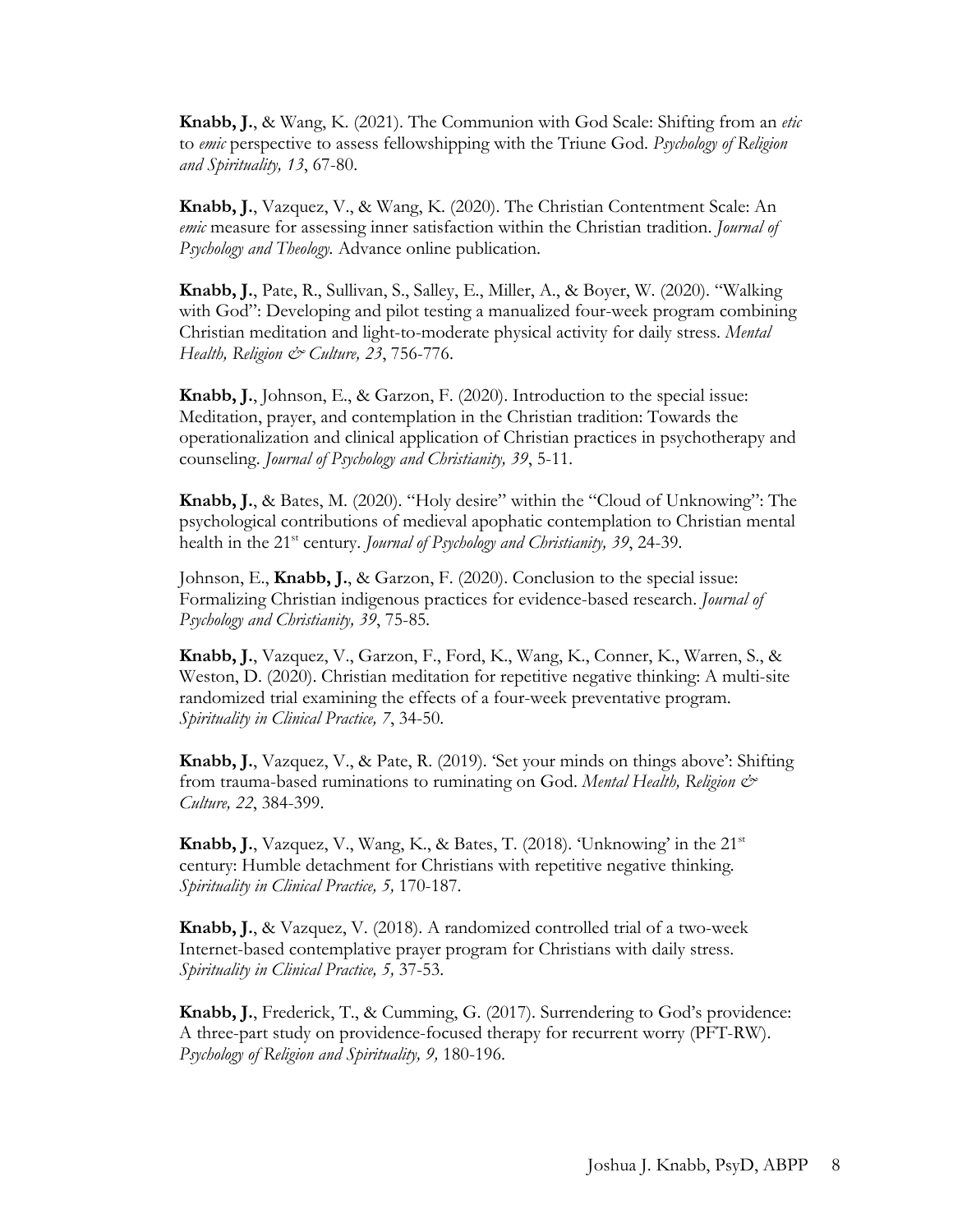**Knabb, J.**, & Pelletier, J. (2014). 'A cord of three strands is not easily broken': An empirical investigation of attachment-based small group functioning in the Christian church. *Journal of Psychology and Theology, 42,* 343-358.

**Knabb, J.** (2014). A preliminary investigation of the relationship between religion and marital adjustment among Christian adults from a conservative denomination. *Journal of Psychology and Christianity, 33,* 263-276*.*

**Knabb, J.**, Pelletier, J., & Grigorian-Routon, A. (2014). Towards a psychological understanding of servanthood: An empirical investigation of the relationship between orthodox beliefs, experiential avoidance, and self-sacrificial behaviors among Christians at a religiously-affiliated university. *Journal of Psychology and Theology, 42,* 269- 283*.*

**Knabb, J.**, & Grigorian-Routon, A. (2014). The role of experiential avoidance in the relationship between faith maturity, religious coping, and psychological adjustment among Christian university students. *Mental Health, Religion & Culture, 17,* 458-469.

**Knabb, J.**, & Pelletier, J. (2014). The relationship between problematic Internet use, psychological functioning, and God attachment among adults at a Christian university. Mental Health, Religion & Culture, 17, 239-251.

**Knabb, J.**, & Emerson, M. (2013). 'I will be your God and you will be my people': Attachment theory and the grand narrative of scripture. *Pastoral Psychology, 62,* 827- 841.

**Knabb, J.**, & Pelletier, J. (2013). The effects of parental divorce on God image among young adults at a Christian university. *Marriage & Family Review, 49,* 231-250*.*

**Knabb, J.**, Welsh, R., & Alexander, P. (2012). Towards an integrated view of the necessity of human interdependence: Perspectives from theology, philosophy, and psychology. *Journal of Spirituality in Mental Health, 14,* 166-180.

**Knabb, J.**, Vogt, R., Gibbel, M., & Brickley, D. (2012). An empirical investigation of the relationship between clinical personality patterns and marital functioning. *Couple and Family Psychology: Research and Practice, 1,* 66-77*.*

**Knabb, J.**, & Vogt, R. (2011). The relationship between personality and marital adjustment among distressed married couples seen in intensive marital therapy: An actor-partner interdependence model analysis. *Contemporary Family Therapy, 33,* 417- 440.

**Knabb, J.**, Vogt, R., & Newgren, K. (2011). MMPI-2 characteristics of the Old Order Amish: A comparison of clinical, nonclinical, and United States normative samples. *Psychological Assessment, 23,* 865-875.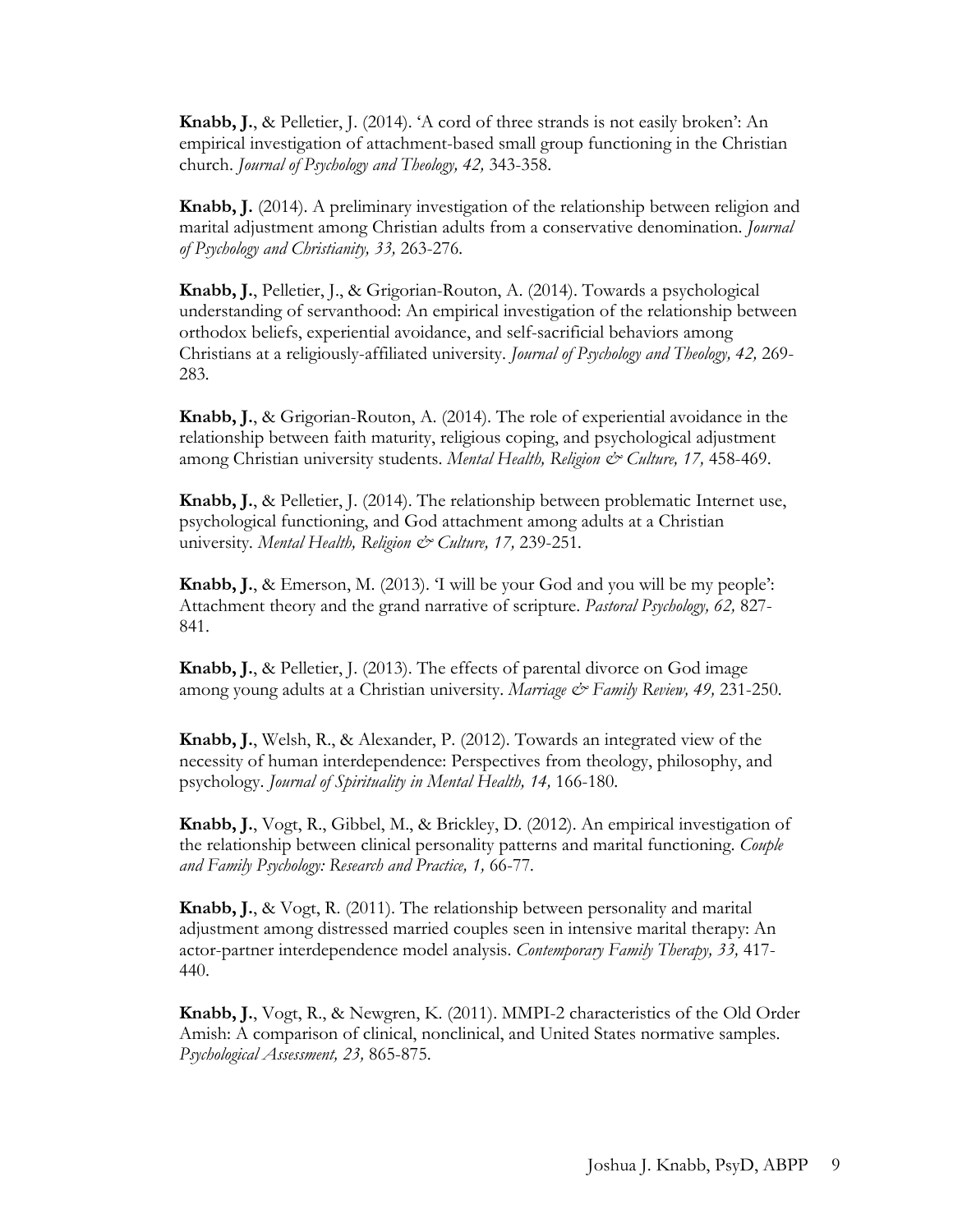**Knabb, J.**, & Vogt, R. (2011). Assessing Old Order Amish outpatients with the MCMI-III. *Journal of Personality Assessment, 93,* 290-299.

**Knabb, J.**, Vogt, R., Brickley, D., & Newgren, K. (2011). Personality typologies for conservative Christians in intensive marital therapy. *Marriage & Family Review, 47, 23-*44.

**Knabb, J.**, Brokaw, D., Reimer, K., & Welsh, R. (2009). Retrospective meaningmaking in adulthood: A qualitative study of conservative Protestant adults who experienced parental divorce as adolescents. *Journal of Psychology and Christianity, 28,* 44- 56.

#### MANUSCRIPTS UNDER REVIEW/IN PREPARATION

**Knabb, J.**, Wang, K., Lewis Hall, M., & Vazquez, V. (2021). *The Christian Worldview Scale: An emic measure for assessing a comprehensive view of life within the Christian tradition*. Manuscript submitted for publication.

**Knabb, J.**, Vazquez, V., Pate, R., & Wang, K. (2021). *The Christian Gratitude Scale: An emic approach to measuring thankfulness in every season of life*. Manuscript submitted for publication.

**Knabb, J.**, Boyd, H., & Duvall, K. (2021). *"God with us": The relationship between transdiagnostic processes, God attachment, and symptoms of psychopathology among Protestant adults*. Manuscript submitted for publication.

#### SELECTED PROFESSIONAL PRESENTATIONS

**Knabb, J.** (2021, March). *Christian meditation in psychotherapy: A four-step model for targeting transdiagnostic mental processes* [Conference presentation]. Christian Association for Psychological Studies (CAPS) Annual Conference (Virtual).

**Knabb, J.**, Vazquez, V., Pate, R., & Wang, K. (2021, March). *An emic approach to gratitude to God: Toward a Christian understanding of thankfulness in all seasons* [Conference presentation]. Christian Association for Psychological Studies (CAPS) Annual Conference (Virtual).

**Knabb, J.**, & Johnson, E. (2020, September). *Mindfulness or Christian meditative practices: A Christian worldview assessment* [Conference presentation]. American Association of Christian Counselors (AACC) National Conference (Virtual).

**Knabb, J.** (2020, August). Christian meditation as an alternative to Buddhist mindfulness: A call for increased diversity. In E. Johnson (Chair), *In pursuit of a more universal psycyhology of religion* [Symposium presentation]. American Psychological Association (APA) 2020 Convention (Virtual).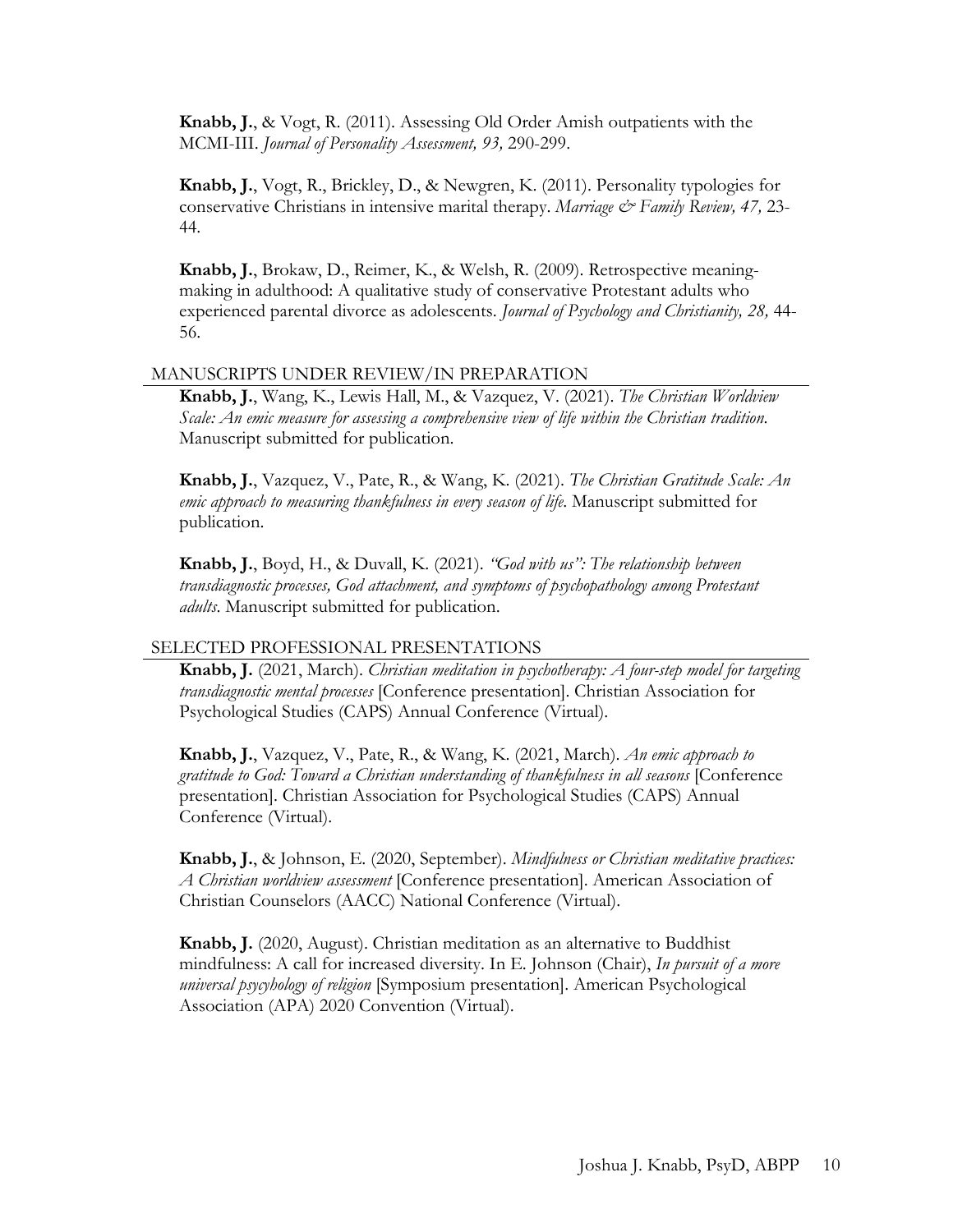**Knabb, J.** (2020, August). Walking home with God: A proposal for an indigenous Christian psychology. In T. Sisemore (Chair), *The psychology of world religions and spiritualities: An indigenous perspective* [Symposium presentation]. American Psychological Association (APA) 2020 Convention (Virtual).

**Knabb, J.**, Vazquez, V., Pate, R., Edison-Riley, D., Slick, A., Smith, R., & Weber, S. (2020, March). *Christian meditation for trauma-based rumination: A four-week program* [Conference presentation]. Christian Association for Psychological Studies (CAPS) Annual Conference, Atlanta, GA.

**Knabb, J.** (2020, March). *Self-compassion as an intervention for self-criticism and shameproneness: Theoretical foundations, empirical support, and Christian-sensitive intervention strategies* [Conference presentation]. Christian Association for Psychological Studies (CAPS) Annual Conference, Atlanta, GA.

**Knabb, J.**, & Johnson, E. (2020, March). *Christian psychotherapy in context: Theoretical and empirical explorations in faith-based mental health* [Conference presentation]. Christian Association for Psychological Studies (CAPS) Annual Conference, Atlanta, GA.

**Knabb, J.**, & Vazquez, V. (2019, October). *Christian meditation for repetitive negative thinking: Theory, research, and applications* [Conference presentation]. American Association of Christian Counselors (AACC) World Conference, Nashville, TN.

**Knabb, J.** (2019, August). A Christian-sensitive approach to examining spirituality, mental well-being, and communion with God. In K. Harris & C. Agaibi (Cochairs), *Spirituality and well-being: Implications from and for religious and spiritual practices* [Symposium presentation]. American Psychological Association (APA) 2019 Convention, Chicago, IL.

**Knabb, J.** (2019, August). Communion with God in Christian psychotherapy. In E. Johnson (Chair), *Worldviews and human development* [Symposium presentation]. American Psychological Association (APA) 2019 Convention, Chicago, IL.

**Knabb, J.** (2019, July). *Faith-Based ACT* [Training]. Fort Hood Chaplain Family Life Training Center, Fort Hood, TX.

**Knabb, J.** (2019, June). *The role of compassion in combating shame-proneness: Theoretical foundations, empirical support, and Christian applications* [Seminar presentation]. Sandals Church, Riverside, CA.

**Knabb, J.** (2019, April). *Self-compassion for anxiety: Theoretical foundations, empirical support, and Christian applications* [Seminar presentation]. Christian Counseling Services (CCS), Redlands, CA.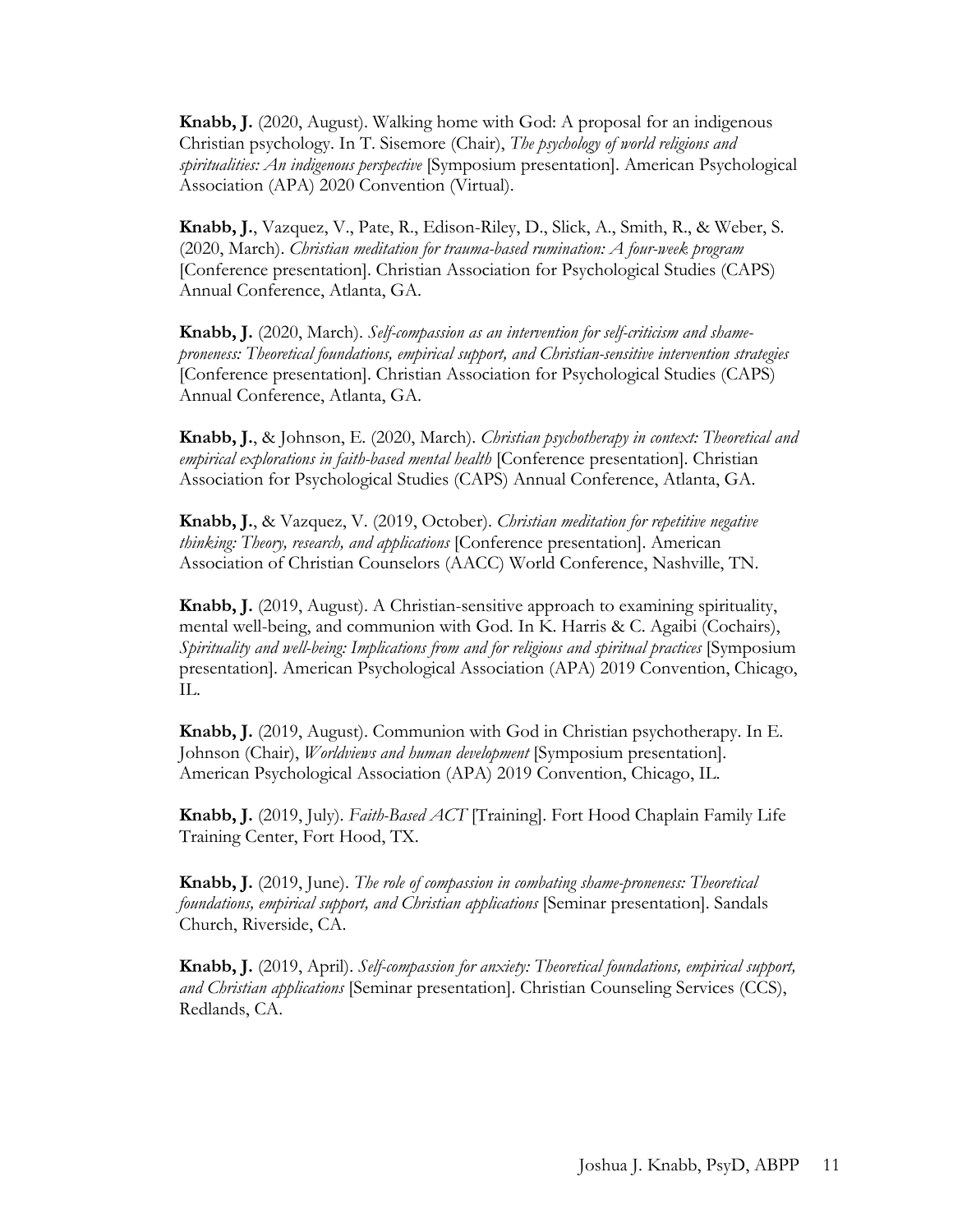**Knabb, J.**, Vazquez, V., & Pate, R. (2019, March). *'Setting your mind on things above': Shifting from trauma-based ruminations to ruminating on God* [Conference presentation]. Christian Association for Psychological Studies (CAPS) Annual Conference, Irving, TX.

**Knabb, J.**, Johnson, E., Bates, T., & Sisemore, T. (2018, March). *Christian psychotherapy in context: Theoretical and empirical explorations in faith-based mental health* [Conference presentation]. American Association of Christian Counselors (AACC) "The Struggle is Real" Conference, Riverside, CA.

**Knabb, J.** (2018, March). *Self-compassion for anxiety: Theoretical foundations, empirical support, and Christian applications* [Conference presentation]. American Association of Christian Counselors (AACC) "The Struggle is Real" Conference, Riverside, CA.

**Knabb, J.** (2018, March). Operationalizing and empirically validating the Christian meditative tradition. In T. Sisemore (Chair), *Christian psychology as an indigenous psychology* [Symposium presentation]. American Psychological Association (APA) Division 36 (Psychology of Religion and Spirituality) Annual Conference, Riverside, CA.

**Knabb, J.** (2017, October). *Contemplative prayer for Christians with stress and anxiety: Theoretical and empirical support* [Conference presentation]. American Association of Christian Counselors (AACC) World Conference, Nashville, TN.

**Knabb, J.** (2017, June). *Contemplative prayer for Christians with chronic worry* [Seminar presentation]. The Grove Corner Counseling Center, Riverside, CA.

**Knabb, J.** (2016, October). *Contemplative prayer as an alternative to mindfulness-based interventions for Christian clients: Current empirical support and future directions* [Seminar presentation]. Fuller Theological Seminary, Pasadena, CA.

**Knabb, J.** (2016, March). *Strengthening your marriage: Integrative strategies for relational success* [Seminar presentation]. Mothers of Preschoolers (MOPS) at the Grove Community Church, Riverside, CA.

**Knabb, J.** (2015, October). *Small groups: Dealing with difficult members* [Seminar presentation]. The Grove Community Church, Riverside, CA.

**Knabb, J.** (2015, June). *Acceptance and commitment therapy (ACT): Theoretical foundations, core processes, and case conceptualization* [Seminar presentation]. Philhaven Hospital, Mount Gretna, PA.

**Knabb, J.** (2015, June). *Faith-based acceptance and commitment therapy (ACT): Integrative foundations, core processes, and case conceptualization for working with Christian clients* [Seminar presentation]. Philhaven Hospital, Mount Gretna, PA.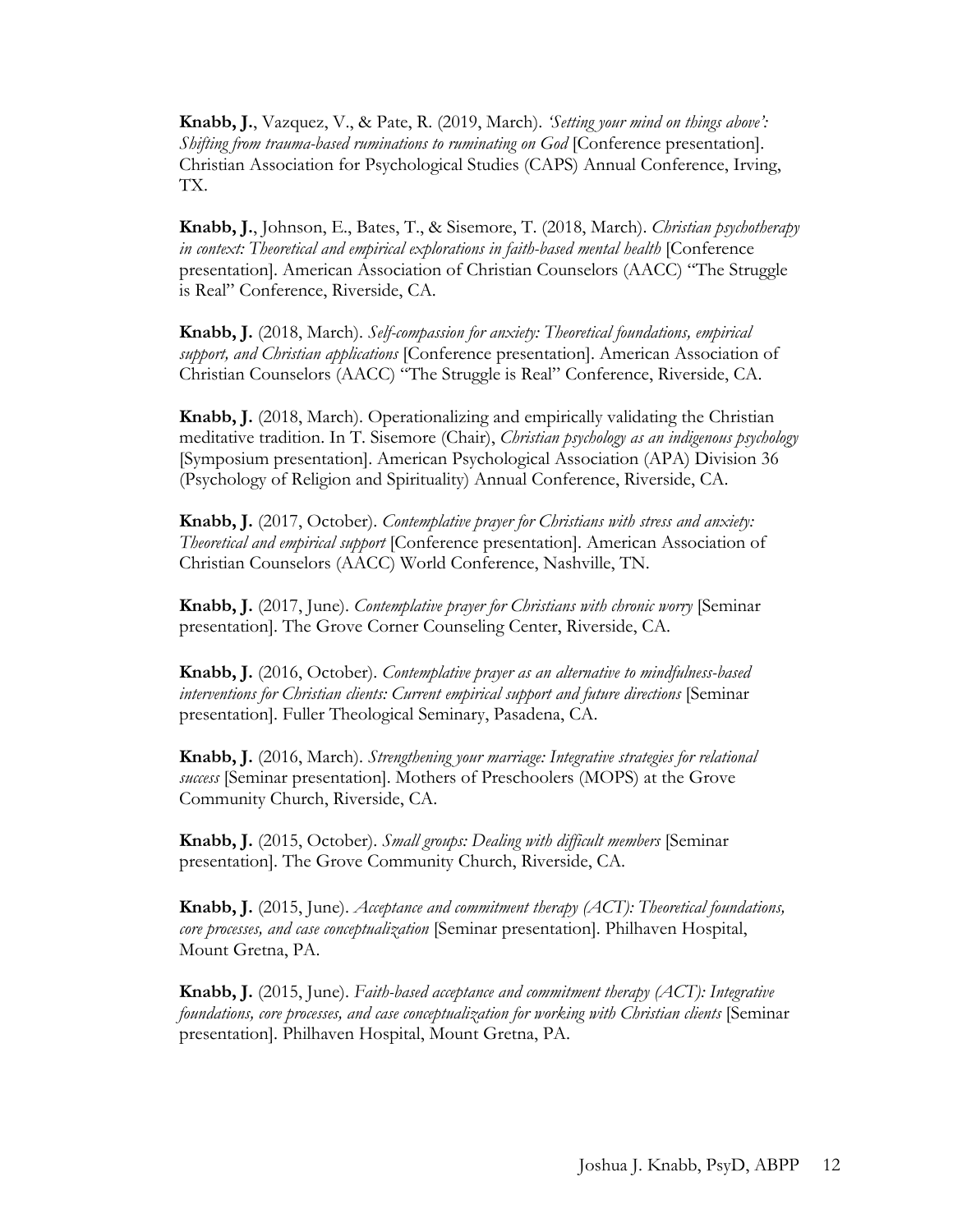**Knabb, J.** (2014, August). *An attachment-based understanding of community group relationships* [Seminar presentation]. The Grove Community Church, Riverside, CA.

**Knabb, J.** (2014, June). *Emotionally focused couples therapy* {Seminar presentation]. The Grove Counseling Center, Riverside, CA.

**Knabb, J.** (2013, August). *'Father, forgive them, for they know not what they do': Using the collaborative problem solving approach to teach lagging cognitive skills in higher education* [Seminar presentation]. Online and Professional Studies Divison at California Baptist University, Riverside, CA.

**Knabb, J.** (2012, November). *An attachment-based understanding of community group relationships* [Seminar presentation]. Sandals Church, Riverside, CA.

**Knabb, J.** (2012, October). *The relationship between attachment to God, psychological functioning, and Internet use among adults at a Christian university* [Conference presentation]. Baylor University Annual Symposium for Faith and Culture: Technology of Human Flourishing, Waco, TX.

**Knabb, J.** (2012, July). *Grief and loss* [Seminar presentation]. Sandals Church, Riverside, CA.

**Knabb, J.** (2011, June). *Intersubjective systems theory* [Seminar presentation]. Philhaven Hospital, Mount Gretna, PA.

**Knabb, J.** (2011, May). *Utilizing daily mindfulness for mental health* [Seminar presentation]. Philhaven Hospital Medical Executive Committee, Mount Gretna, PA.

**Knabb, J.** (2011, April). *Assessing Old Order Amish with the MMPI-2 and MCMI-III*  [Seminar presentation]. Mental Health America of Lancaster County, Lititz, PA.

**Knabb, J.** (2011, April). *Contemplative prayer as an alternative to Buddhist mindfulness in psychotherapy* [Seminar presentation]. Philhaven Hospital, Mount Gretna, PA.

**Knabb, J.** (2011, April). *Conducting original research: From design to publication* [Seminar presentation]. Evangelical Theological Seminary, Myerstown, PA.

**Knabb, J.** (2011, February). *Mindfulness-based cognitive therapy* [Seminar presentation]. Philhaven Hospital, Mount Gretna, PA.

**Knabb, J.** (2011, January). *The four skill domains of dialectical behavior therapy* [Seminar presentation]. Philhaven Hospital, Mount Gretna, PA.

**Knabb, J.**, & Reist Gibbel, M. (2010, November). *Acceptance and commitment therapy: Theory and case conceptualization* [Seminar presentation]. Philhaven Hospital, Mount Gretna, PA.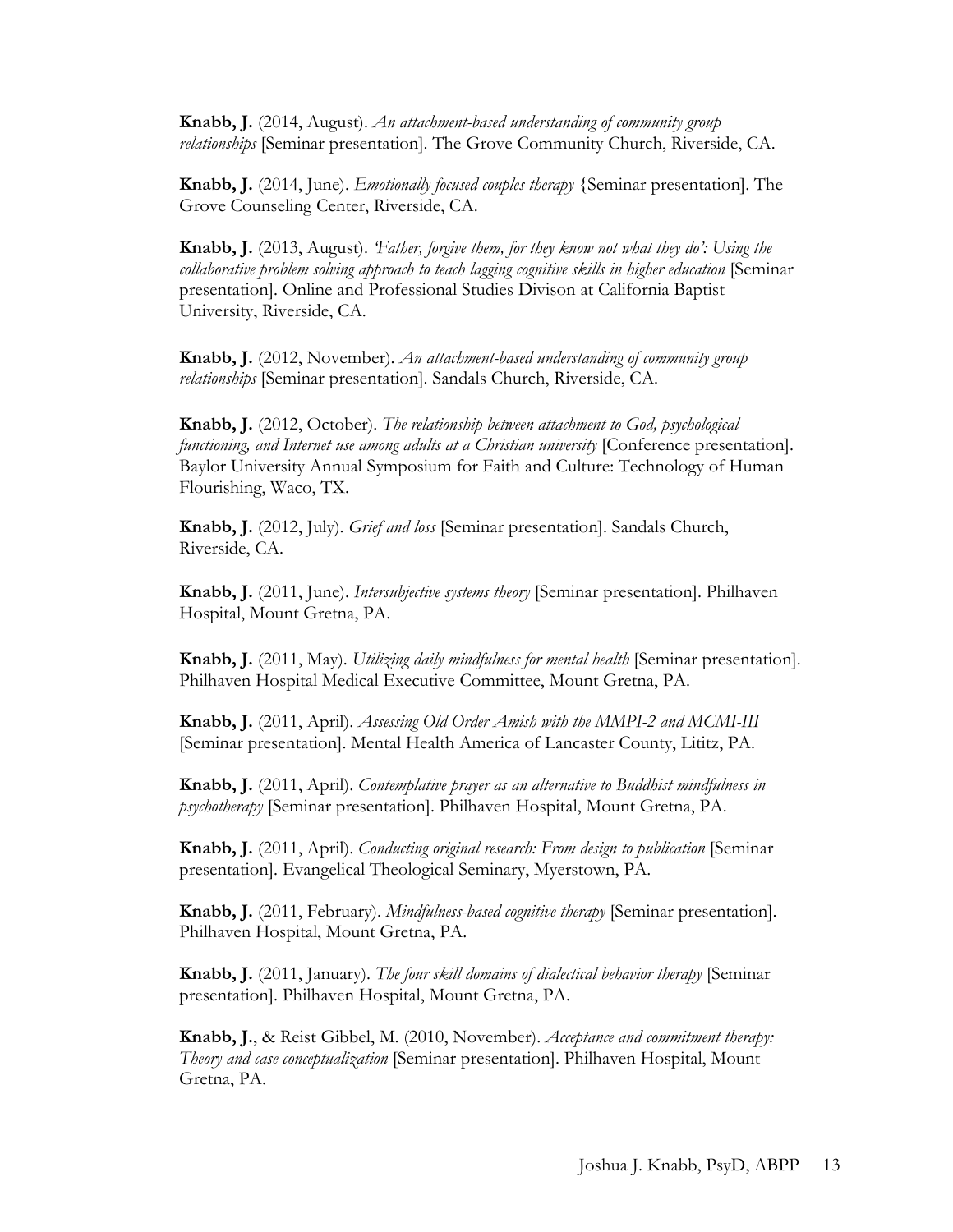**Knabb, J.**, & Reist Gibbel, M. (2010, October). *Collaborative problem solving: An effective psychotherapeutic model for working with aggressive children and adolescents* [Seminar presentation]. Philhaven Hospital, Mount Gretna, PA.

**Knabb, J.**, Welsh, R., & Graham-Howard, M. (2008, April). *Treatment alternatives for mentally disordered offenders: A literature review* [Poster presentation]. Western Psychological Association (WPA) Annual Meeting, Irvine, CA.

**Knabb, J.**, Brokaw, D., Reimer, K., & Welsh, R. (2007, October). *Religiousness as a resiliency factor for adolescents of parental divorce* [Poster presentation]. Los Angeles County Psychological Association (LACPA) Annual Meeting, Los Angeles, CA.

#### SELECTED NON-PEER-REVIEWED ARTICLES

**Knabb, J.** (2020). Moving from stress to gratitude in the COVID-19 era by meditating on the Psalms. *Christian Counseling Today, 24*, 10-14.

**Knabb, J.** (2018). Returning to our biblical roots: Christian meditation as a psychological response to mind wandering. *CounselEd*, 1-6

#### OTHER WORK EXPERIENCE

| 2006-2009            | Riverside Unified School District                      | Riverside, CA  |
|----------------------|--------------------------------------------------------|----------------|
|                      | Substitute Teacher                                     |                |
|                      | Substitute teacher for grades K-12                     |                |
| 1998-2005            | Loma Linda University Health Care                      | Loma Linda, CA |
|                      | Transplant Billing Coordinator/Team Leader             |                |
|                      | Assisted transplant patients with<br>п                 |                |
|                      | financial matters                                      |                |
|                      | Billed, reviewed, and audited high dollar<br>٠         |                |
|                      | package bill accounts                                  |                |
|                      | Acted as a liaison between insurance<br>$\blacksquare$ |                |
|                      | companies and specialty provider                       |                |
|                      | groups                                                 |                |
|                      | Supervised and directed the work of                    |                |
|                      | employees and trained new employees                    |                |
|                      |                                                        |                |
| <b>AWARDS/HONORS</b> |                                                        |                |
| 2013                 | Sandals Church                                         |                |

## *Strategic Award as Key Marriage Leader* 2011 Cambridge Who's Who *Who's Who Among Executives and Professionals in the Field of Research, Medicine, and Healthcare* 2011 Marquis Who's Who *Who's Who in America* 2010 Alpha Chi Honor Society *Alpha Chi National College Honor Society Member* 2010 Azusa Pacific University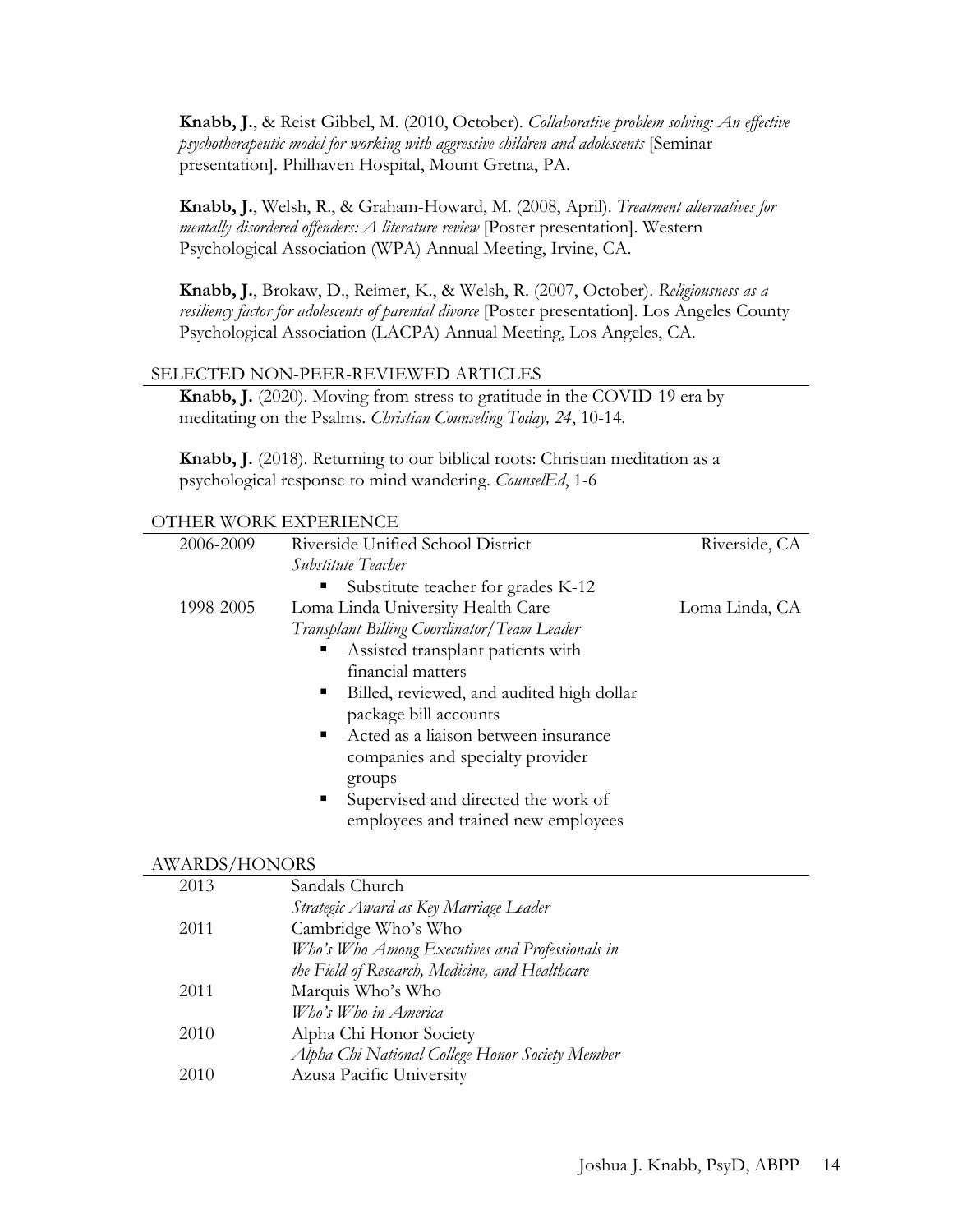|      | Outstanding Contribution to Interdisciplinary and |
|------|---------------------------------------------------|
|      | Integrative Studies                               |
| 2010 | Azusa Pacific University                          |
|      | Outstanding Clinical Competency                   |
| 2007 | Los Angeles County Psychological Association      |
|      | Convention                                        |
|      | <sup>3rd</sup> Prize for Best Poster Presentation |
| 2003 | Riverside Community College                       |
|      | Graduated with Distinction                        |
|      |                                                   |

# PROFESSIONAL ORGANIZATIONS

|              | 2019-Present Christian Association for Psychological Studies |
|--------------|--------------------------------------------------------------|
|              | (CAPS)                                                       |
|              | 2018-Present Division 36 (Psychology of Religion and         |
|              | Spirituality) of the American Psychological                  |
|              | Association (APA)                                            |
| 2014-2019    | California Association of Marriage and Family                |
|              | Therapists (CAMFT)                                           |
| 2014-Present | American Board of Professional Psychology                    |
|              | (ABPP)                                                       |
|              | 2014-Present American Academy of Clinical Psychology         |
|              | (AACP)                                                       |
| 2006-Present | American Psychological Association (APA)                     |
|              |                                                              |

## SELECTED PROFESSIONAL SEMINARS/TRAININGS

| 2014 | International Centre for Excellence in                 | Irvine, CA     |
|------|--------------------------------------------------------|----------------|
|      | <b>Emotionally Focused Therapy</b>                     |                |
|      | <b>Emotionally Focused Couples Therapy Core Skills</b> |                |
|      | <b>Advanced Training</b>                               |                |
|      | Trainer: Lisa Ruderman, LMFT                           |                |
| 2014 | International Centre for Excellence in                 | San Diego, CA  |
|      | <b>Emotionally Focused Therapy</b>                     |                |
|      | <b>Emotionally Focused Couples Therapy Externship</b>  |                |
|      | Trainer: Scott Woolley, PhD                            |                |
| 2012 | Institute for the Advancement of Human                 | Newport Beach, |
|      | Behavior                                               | СA             |
|      | Acceptance and Commitment in Psychotherapy             |                |
|      | Presenter: Steven Hayes, PhD                           |                |
| 2012 | American Psychological Association Annual              | Orlando, FL    |
|      | Convention                                             |                |
|      | Evidence-Based Psychodynamic Therapy: A Clinician's    |                |
|      | Guide                                                  |                |
|      | Presenter: Jacques Barber, PhD                         |                |
| 2012 | American Psychological Association Annual              | Orlando, FL    |
|      | Convention                                             |                |
|      | Strategies of Grief Therapy: A Meaning Reconstruction  |                |
|      | Approach                                               |                |
|      |                                                        |                |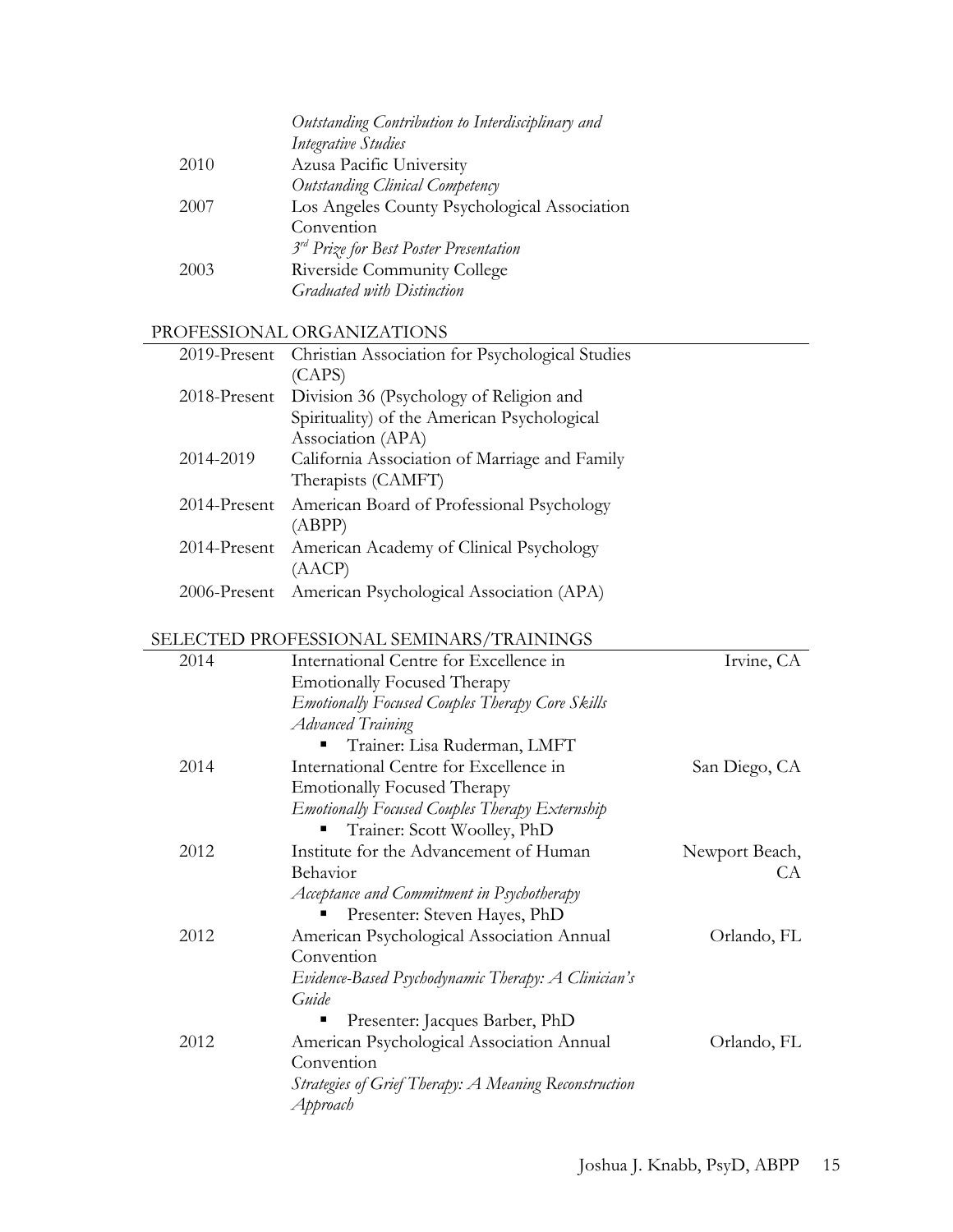|      | Presenter: Robert Neimeyer, PhD                    |                     |
|------|----------------------------------------------------|---------------------|
| 2010 | Philhaven Hospital                                 | Mount Gretna, PA    |
|      | Treating Complex Trauma                            |                     |
|      | Presenter: Christine Courtois, PhD                 |                     |
| 2010 | National Naval Medical Center                      | Bethesda, MD        |
|      | Personality and its Implication for Psychotherapy  |                     |
|      | Presenter: Nancy McWilliams, PhD                   |                     |
| 2010 | PESI Seminars                                      | King of Prussia, PA |
|      | Mindfulness-Based Cognitive Therapy                |                     |
|      | Presenter: David O'Connell, PhD                    |                     |
| 2009 | J & K Seminars                                     | Lancaster, PA       |
|      | <b>Feeling Good Now</b>                            |                     |
|      | Presenter: David Burns, MD                         |                     |
| 2008 | University of Southern California                  | Los Angeles, CA     |
|      | Trauma                                             |                     |
|      | Presenter: John Briere, PhD                        |                     |
| 2008 | Alliant International University                   | Los Angeles, CA     |
|      | An Introduction to the MMPI-2-RF                   |                     |
|      | Presenter: Yossef Ben-Porath, PhD                  |                     |
| 2008 | Azusa Pacific University                           | Azusa, CA           |
|      | Collaborative Problem-Solving Therapy for Children |                     |
|      | Presenter: J. Stuart Ablon, PhD                    |                     |
| 2007 | Azusa Pacific University                           | Azusa, CA           |
|      | Working with African-American Families             |                     |
|      | Presenter: Nancy Boyd-Franklin, PhD                |                     |
| 2006 | Azusa Pacific University                           | Azusa, CA           |
|      | Forgiving and Marriage Enrichment                  |                     |
|      | Presenter: Everett Worthington, PhD                |                     |
| 2006 | Azusa Pacific University                           | Azusa, CA           |
|      | <b>Treating Poor Families</b>                      |                     |
|      | Presenter: Harry Aponte, LCSW                      |                     |